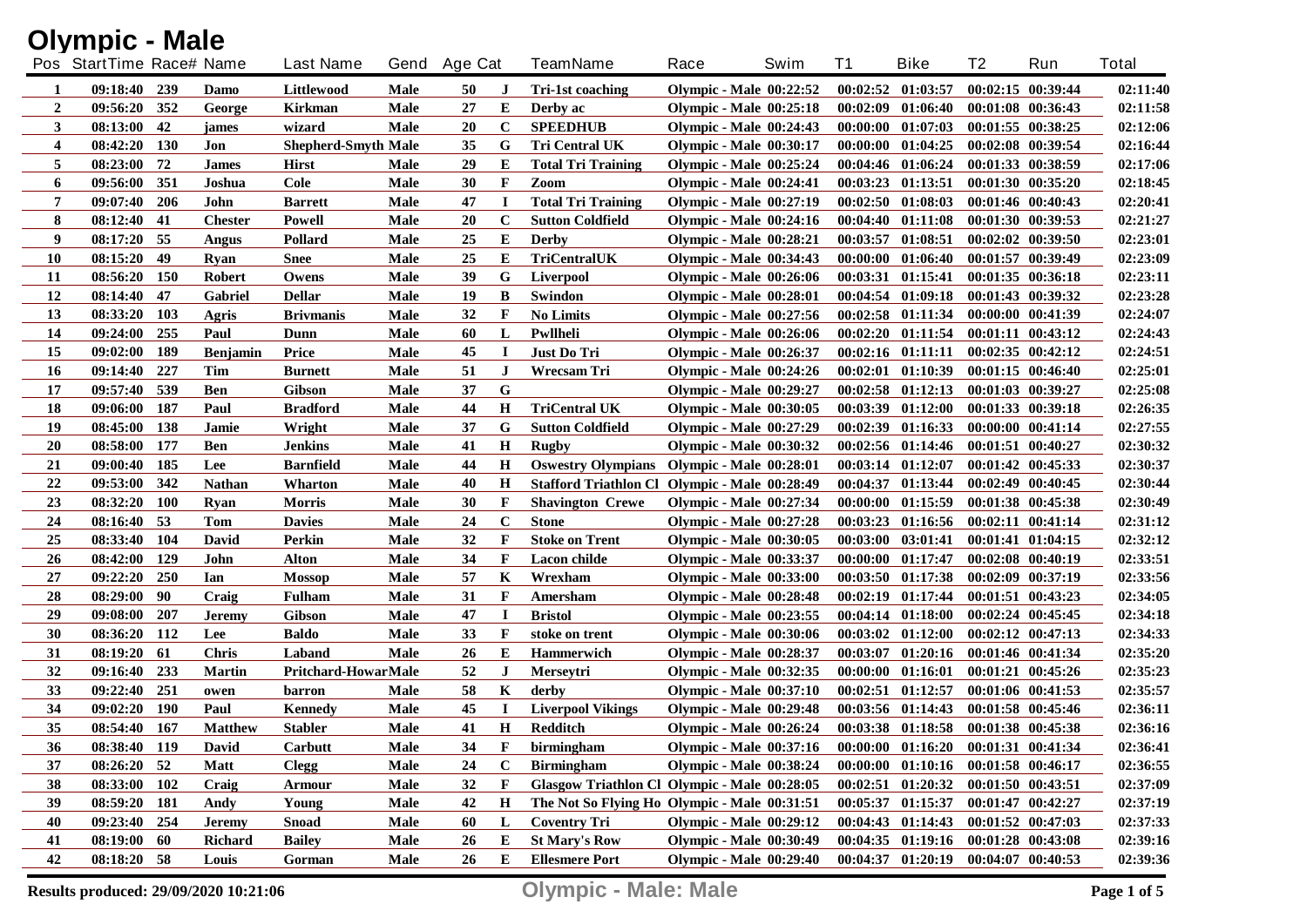|            | Pos StartTime Race# Name              |            |                      | <b>Last Name</b>     |      | Gend Age Cat |              | <b>TeamName</b>                                | Race                           | Swim | T1       | <b>Bike</b>                                 | T <sub>2</sub>        | Run                   | <b>Total</b> |
|------------|---------------------------------------|------------|----------------------|----------------------|------|--------------|--------------|------------------------------------------------|--------------------------------|------|----------|---------------------------------------------|-----------------------|-----------------------|--------------|
| 43         | $08:17:40$ 56                         |            | Matt                 | Lawrance             | Male | 25           | Е            | <b>Stoke</b>                                   | <b>Olympic - Male 00:25:52</b> |      |          | $00:02:40$ $01:25:11$                       | 00:00:48 00:45:23     |                       | 02:39:54     |
| 44         | 08:28:00 87                           |            | Michael              | Newman               | Male | 31           | $\mathbf{F}$ | <b>Telford</b>                                 | <b>Olympic - Male 00:31:11</b> |      |          | $00:05:15$ $01:15:13$                       |                       | $00:02:01$ $00:46:18$ | 02:39:58     |
| 45         | 08:18:00                              | 57         | Alessandro Zanconato |                      | Male | 26           | Е            | <b>Solihull</b>                                | <b>Olympic - Male 00:30:03</b> |      |          | $00:05:00$ $01:21:20$                       |                       | $00:01:18$ $00:42:28$ | 02:40:09     |
| 46         | 08:38:20                              | 118        | <b>James</b>         | <b>Miller</b>        | Male | 34           | F            | <b>UTS Run Club</b>                            | <b>Olympic - Male 00:32:27</b> |      |          | $00:04:43$ $01:17:44$                       | $00:02:30$ $00:42:52$ |                       | 02:40:16     |
| 47         | 08:41:20                              | 127        | <b>Ryan</b>          | <b>Brand</b>         | Male | 34           | F            | Wrexham                                        | <b>Olympic - Male 00:29:09</b> |      |          | $00:03:29$ $01:17:31$                       | $00:01:27$ $00:48:45$ |                       | 02:40:21     |
| 48         | 08:44:00                              | 135        | John                 | <b>Sutton</b>        | Male | 37           | G            | The vikings                                    | <b>Olympic - Male 00:29:43</b> |      |          | $00:04:28$ $01:19:47$                       | 00:01:52 00:44:34     |                       | 02:40:24     |
| 49         | 09:10:40                              | 215        | Pat                  | <b>Hudson</b>        | Male | 41           | $\mathbf H$  | Nantwich                                       | <b>Olympic - Male 00:37:55</b> |      |          | 00:00:00 01:17:22                           |                       | $00:01:15$ $00:44:08$ | 02:40:40     |
| 50         | 09:11:00                              | 216        | David                | <b>Cree</b>          | Male | 48           | $\bf{I}$     | <b>Leeds</b>                                   | <b>Olympic - Male 00:32:28</b> |      |          | 00:07:11 01:17:00                           | 00:01:50 00:42:19     |                       | 02:40:48     |
| 51         | 09:05:40                              | 200        | <b>DAN</b>           | <b>BOULGER</b>       | Male | 45           | $\bf I$      | <b>Solihull</b>                                | Olympic - Male 00:28:00        |      |          | 00:03:40 01:23:20                           |                       | $00:01:29$ $00:44:53$ | 02:41:22     |
| 52         | 09:12:00                              | 219        | Rob                  | Wilson               | Male | 49           | $\bf{I}$     | D <sub>0</sub> 3                               | <b>Olympic - Male 00:32:05</b> |      | 00:04:29 | 01:19:39                                    |                       | 00:01:36 00:44:04     | 02:41:53     |
| 53         | 09:55:00                              | 348        | Damian               | Keene                | Male | 41           | $\mathbf H$  | <b>BRAT</b>                                    | <b>Olympic - Male 00:30:35</b> |      |          | $00:02:52$ $01:20:14$                       | $00:01:10$ $00:47:13$ |                       | 02:42:04     |
| 54         | 08:46:40                              | 143        | <b>Ben</b>           | <b>Haines</b>        | Male | 38           | G            | <b>B.R.A.T.s</b>                               | <b>Olympic - Male 00:33:42</b> |      |          | $00:02:29$ $01:13:35$                       |                       | $00:01:50$ $00:50:36$ | 02:42:12     |
| 55         | 09:09:40                              | 212        | <b>Damien</b>        | <b>Stokes</b>        | Male | 47           | I            | <b>BRATS</b>                                   | <b>Olympic - Male 00:30:51</b> |      |          | $00:04:23$ $01:21:41$                       |                       | $00:01:54$ $00:44:18$ | 02:43:07     |
| 56         | 08:25:20                              | 79         | Tim                  | Featonby             | Male | 30           | F            | <b>Derby</b>                                   | <b>Olympic - Male 00:30:34</b> |      |          | $00:05:22$ $01:17:22$                       |                       | $00:02:01$ $00:48:34$ | 02:43:53     |
| 57         | 09:20:40                              | 245        | David                | Woolverton           | Male | 55           | K            | <b>Oxford Tri</b>                              | <b>Olympic - Male 00:30:36</b> |      |          | $00:00:00$ $01:21:26$                       | 00:01:51 00:51:01     |                       | 02:44:54     |
| 58         | 08:44:20                              | 136        | Carl                 | <b>Horton</b>        | Male | 37           | G            | <b>Worcester Tri Club</b>                      | <b>Olympic - Male 00:29:19</b> |      |          | $00:03:30$ $01:21:21$                       |                       | $00:01:16$ $00:49:37$ | 02:45:03     |
| 59         | 08:12:20                              | 40         | Danny                | <b>Keyse</b>         | Male | 37           | G            | Chester triathlon club Olympic - Male 00:35:33 |                                |      |          | $00:03:48$ $01:15:41$                       |                       | $00:02:54$ $00:47:22$ | 02:45:18     |
| 60         | 09:24:40                              | 257        | Ian                  | <b>Imeson</b>        | Male | 60           | L            | <b>ASHBOURNE</b>                               | <b>Olympic - Male 00:32:26</b> |      |          | $00:04:02$ $01:17:21$                       |                       | $00:01:30$ $00:50:00$ | 02:45:19     |
| 61         | 08:47:20                              | 137        | Ciaran               | Talbot               | Male | 37           | G            | <b>Manchester</b>                              | <b>Olympic - Male 00:34:14</b> |      |          | 00:06:36 01:16:26                           | 01:37:18 02:25:23     |                       | 02:45:21     |
| 62         | 08:57:20                              | 547        | Matt                 | Owen                 | Male | 40           | H            |                                                | <b>Olympic - Male 00:31:04</b> |      |          | $00:03:08$ $01:16:20$                       | 00:01:43 00:53:07     |                       | 02:45:22     |
| 63         | 09:57:00                              | 354        | Mark                 | <b>Baker</b>         | Male | 50           | J            | Warrington Tri Club Olympic - Male 00:35:35    |                                |      |          | $00:04:43$ $01:19:03$                       | 00:01:43 00:44:31     |                       | 02:45:35     |
| 64         | 09:00:20                              | 184        | Andrew               | Old                  | Male | 44           | Н            | <b>Birkenhead</b>                              | <b>Olympic - Male 00:27:32</b> |      |          | 00:03:31 01:21:06                           |                       | $00:01:10$ $00:52:32$ | 02:45:51     |
| 65         | 08:16:00                              | 51         | Jake                 | <b>Williams</b>      | Male | 24           | $\mathbf C$  | <b>Bristol</b>                                 | <b>Olympic - Male 00:27:49</b> |      |          | $00:04:15$ $01:20:54$                       |                       | $00:01:55$ $00:52:54$ | 02:47:47     |
| 66         | 08:25:40                              | 68         | Alex                 | Poole                | Male | 27           | E            | <b>Walsall Wood</b>                            | <b>Olympic - Male 00:31:45</b> |      |          | $00:04:24$ $01:18:55$                       |                       | $00:01:16$ $00:52:05$ | 02:48:25     |
| 67         | 08:25:00                              | 78         | Jake                 | Lock                 | Male | 30           | F            | <b>Malvern</b>                                 | <b>Olympic - Male 00:36:16</b> |      |          | $00:04:29$ $01:17:03$                       | 00:02:04 00:48:33     |                       | 02:48:25     |
| 68         | 08:57:40                              | 176        | Adrian               | <b>Marsh</b>         | Male | 42           | Н            | SY Tri                                         | <b>Olympic - Male 00:30:51</b> |      |          | $00:04:19$ $01:27:59$                       |                       | $00:01:17$ $00:44:26$ | 02:48:52     |
| 69         | 09:55:20                              | 349        | john                 | harvey               | Male | 39           | G            | oxford                                         | <b>Olympic - Male 00:27:28</b> |      |          | $00:03:33$ $01:21:28$                       |                       | $00:02:18$ $00:54:10$ | 02:48:57     |
| 70         | 08:39:00                              | <b>120</b> | Edward               | Hine                 | Male | 34           | $\mathbf{F}$ | <b>Leeds</b>                                   | Olympic - Male 00:26:22        |      |          | $00:03:23$ $01:23:13$                       | 00:01:56 00:54:07     |                       | 02:49:01     |
| 71         | 08:59:00                              | <b>180</b> | <b>Stephen</b>       | Davis                | Male | 42           | H            | Willenhall West Midl Olympic - Male 00:28:27   |                                |      |          | $00:05:41$ $01:21:44$                       |                       | $00:02:59$ $00:50:22$ | 02:49:13     |
| 72         | 08:22:20                              | 70         | Mark                 | Lingard              | Male | 28           | Е            | <b>Bishops cleeve</b>                          | Olympic - Male 00:41:24        |      |          | $00:00:00$ $01:17:24$                       | $00:02:15$ $00:48:14$ |                       | 02:49:17     |
| 73         | 09:52:40                              | 341        | Edward               | Evans                | Male | 37           | G            | Lancaster                                      | <b>Olympic - Male 00:34:54</b> |      |          | $00:00:00$ $01:23:21$                       |                       | $00:01:48$ $00:49:18$ | 02:49:21     |
| 74         | 08:13:20                              | 43         | Joseph               | <b>Pywell</b>        | Male | 20           | $\mathbf C$  | <b>Nuneaton</b>                                | <b>Olympic - Male 00:40:58</b> |      |          | $00:00:00$ $01:17:56$                       | 00:01:30 00:49:27     |                       | 02:49:51     |
| 75         | 08:15:40                              | 50         | Jack                 | de Wynter-Smith Male |      | 23           | $\mathbf C$  | <b>Chester</b>                                 | <b>Olympic - Male 00:35:31</b> |      | 00:00:00 | 01:16:35                                    |                       | 00:03:25 00:54:36     | 02:50:07     |
| 76         | 09:53:40                              | 344        | <b>TIM</b>           | <b>TAYLOR</b>        | Male | 61           | L            | Hereford Triathlon C Olympic - Male 00:33:35   |                                |      |          | $00:05:32$ $01:26:30$                       | 00:00:00 00:44:31     |                       | 02:50:08     |
| 77         | 09:15:20                              | 229        | <b>Harvey</b>        | Mulingani            | Male | 51           | $\bf J$      | <b>Solihull</b>                                | <b>Olympic - Male 00:34:17</b> |      |          | $00:07:15$ $01:22:48$                       | 00:02:29 00:43:31     |                       | 02:50:20     |
| ${\bf 78}$ | 08:39:20 121                          |            | Liam                 | <b>Simpson</b>       | Male | 34           | $\mathbf{F}$ | <b>Manchester</b>                              | <b>Olympic - Male 00:31:24</b> |      |          | 00:05:26 01:25:08 00:02:32 00:45:56         |                       |                       | 02:50:26     |
| 79         | 08:52:00 159                          |            | Alan                 | Myler                | Male | 40           | $\bf{H}$     | Live Train Race                                | <b>Olympic - Male 00:31:15</b> |      |          | $00:05:54$ $01:25:49$ $00:02:47$ $00:45:02$ |                       |                       | 02:50:47     |
| 80         | 08:43:00 132                          |            | Jamie                | Gill                 | Male | 35           | G            | <b>Uttoxeter</b>                               | <b>Olympic - Male 00:38:57</b> |      |          | 00:04:31 01:16:16 00:02:30 00:48:41         |                       |                       | 02:50:55     |
| 81         | $08:23:40$ 74                         |            | Paul                 | <b>England</b>       | Male | 29           | E            | <b>Tern Hill</b>                               | <b>Olympic - Male 00:35:17</b> |      |          | $00:05:02$ $01:28:56$                       | $00:01:01$ $00:41:36$ |                       | 02:51:52     |
| 82         | 09:08:40 209                          |            | Dan                  | Vaz                  | Male | 47           | <b>I</b>     | Dan Vaz                                        | <b>Olympic - Male 00:34:05</b> |      |          | $00:04:05$ $01:26:04$                       |                       | 00:00:00 00:47:49     | 02:52:03     |
| 83         | $08:15:00$ 48                         |            | <b>Alex</b>          | Crossman             | Male | 22           | $\mathbf c$  | <b>Thatcham</b>                                | <b>Olympic - Male 00:35:43</b> |      |          | $00:04:41$ $01:24:28$                       | $00:01:33$ $00:46:03$ |                       | 02:52:28     |
| 84         | 08:19:40 62                           |            | Jack                 | Mitchell             | Male | 27           | Е            | <b>Brackley</b>                                | <b>Olympic - Male 00:28:05</b> |      |          | $00:03:13$ $01:22:40$                       | $00:02:23$ $00:56:11$ |                       | 02:52:32     |
| 85         | 08:47:00 144                          |            | <b>Simon</b>         | <b>Bowen</b>         | Male | 38           | G            | <b>BIRMINGHAM</b>                              | Olympic - Male 00:35:20        |      |          | $00:05:30$ $01:26:41$                       |                       | $00:02:17$ $00:43:19$ | 02:53:07     |
| 86         | 08:40:00 108                          |            | Scott                | <b>Walton</b>        | Male | 32           | F            | Newcastle upon Tyne Olympic - Male 00:47:13    |                                |      |          | 00:00:00 01:17:47 00:02:30 00:45:46         |                       |                       | 02:53:16     |
|            | Results produced: 29/09/2020 10:21:07 |            |                      |                      |      |              |              | <b>Olympic - Male: Male</b>                    |                                |      |          |                                             |                       |                       | Page 2 of 5  |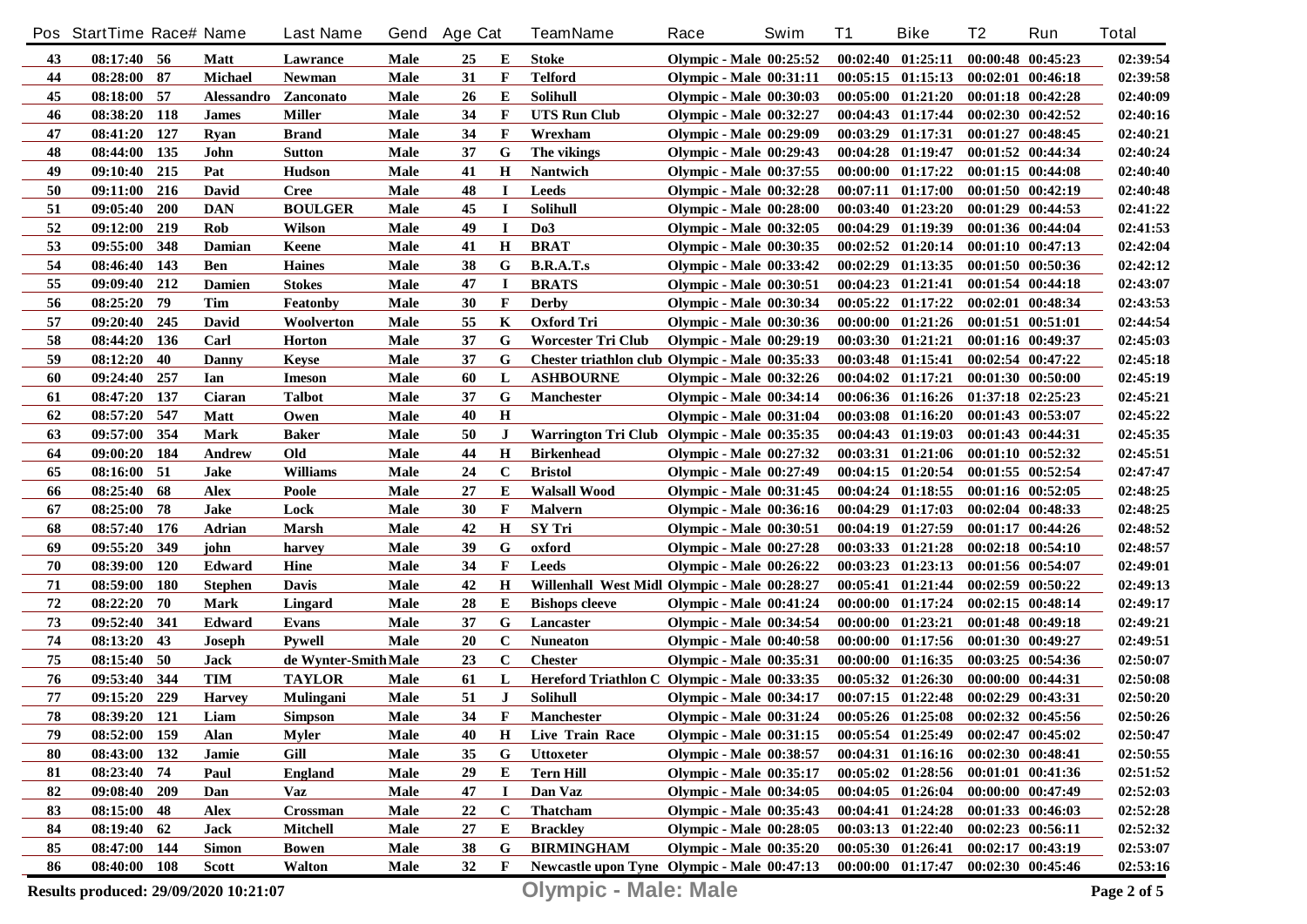|            | Pos StartTime Race# Name |            |                            | <b>Last Name</b>     | Gend        | <b>Age Cat</b> |             | <b>TeamName</b>                                     | Race                           | Swim | <b>T1</b> | <b>Bike</b>                                 | T <sub>2</sub>        | Run                   | <b>Total</b> |
|------------|--------------------------|------------|----------------------------|----------------------|-------------|----------------|-------------|-----------------------------------------------------|--------------------------------|------|-----------|---------------------------------------------|-----------------------|-----------------------|--------------|
| 87         | 09:16:00 231             |            | David                      | <b>Edmonds</b>       | Male        | 51             | J           | <b>Sutton Coldfield</b>                             | Olympic - Male $00:32:02$      |      |           | $00:06:47$ $01:20:21$                       | $00:01:51$ $00:52:16$ |                       | 02:53:17     |
| 88         | 08:35:40 110             |            | <b>James</b>               | <b>Simpson</b>       | Male        | 30             | F           | Salisbury                                           | Olympic - Male $00:42:48$      |      |           | $00:04:40$ $01:15:08$                       | $00:02:41$ $00:48:21$ |                       | 02:53:38     |
| 90         | 09:52:20                 | 340        | Paul                       | Feather              | <b>Male</b> | 63             | L           | Wakefield Tri Club                                  | <b>Olympic - Male 00:34:14</b> |      |           | $00:06:57$ $01:22:23$                       | $00:02:11$ $00:48:33$ |                       | 02:54:18     |
| 89         | 08:47:40                 | 146        | <b>Alex</b>                | Ogden                | <b>Male</b> | 38             | G           | <b>Tanworth-In-Arden</b>                            | <b>Olympic - Male 00:31:26</b> |      |           | 00:08:18 01:20:09                           | 00:02:42 00:51:43     |                       | 02:54:18     |
| 91         | 08:24:40                 | 77         | <b>Jerry</b>               | Warren               | <b>Male</b> | 29             | Е           | <b>Derby</b>                                        | <b>Olympic - Male 00:26:15</b> |      |           | 00:05:31 01:28:33                           | $00:02:17$ $00:51:45$ |                       | 02:54:21     |
| 92         | 08:26:00                 | 81         | <b>Stuart</b>              | <b>Giles</b>         | <b>Male</b> | 30             | F           | Lichfield                                           | <b>Olympic - Male 00:36:16</b> |      |           | $00:05:12$ $01:19:20$                       | $00:00:00$ $00:53:55$ |                       | 02:54:43     |
| 93         | 09:19:40                 | 242        | Paul                       | <b>Smith</b>         | <b>Male</b> | 54             | $\bf J$     | <b>Stoke-on-Trent</b>                               | <b>Olympic - Male 00:31:43</b> |      |           | $00:04:23$ $01:25:17$                       | $00:02:02$ $00:51:57$ |                       | 02:55:22     |
| 94         | 08:34:20                 | 95         | James                      | <b>Barker</b>        | Male        | 31             | F           | <b>Manchester</b>                                   | <b>Olympic - Male 00:42:07</b> |      |           | 00:00:00 01:27:46                           | 00:02:20 00:43:19     |                       | 02:55:32     |
| 95         | 09:15:40                 | 230        | Kevin                      | <b>Beattie</b>       | Male        | 51             | J           | <b>Stockport</b>                                    | <b>Olympic - Male 00:30:12</b> |      |           | $00:05:07$ $01:28:12$                       | $00:02:40$ $00:49:43$ |                       | 02:55:54     |
| 96         | 09:01:00                 | 186        | <b>Tim</b>                 | Green                | Male        | 44             | $\mathbf H$ | <b>Humber Triathletes</b>                           | <b>Olympic - Male 00:38:12</b> |      |           | $00:02:49$ $01:25:37$                       | $00:01:35$ $00:47:57$ |                       | 02:56:10     |
| 97         | 08:55:40                 | <b>170</b> | <b>Davide</b>              | <b>Bernardi</b>      | Male        | 41             | $\mathbf H$ | Derby Triathlon Club Olympic - Male 00:28:23        |                                |      |           | 00:08:06 01:27:25                           | 00:01:55 00:50:22     |                       | 02:56:11     |
| 98         | $08:52:40$ 161           |            | Timur                      | Kubanski             | Male        | 40             | Н           | <b>Birmingham</b>                                   | <b>Olympic - Male 00:39:53</b> |      |           | $00:00:00$ $01:24:38$                       | $00:01:15$ $00:50:37$ |                       | 02:56:23     |
| 99         | 08:45:40                 | <b>140</b> | Lee                        | <b>Snape</b>         | Male        | 37             | G           | <b>Stoke-on-Trent</b>                               | <b>Olympic - Male 00:36:48</b> |      |           | $00:03:52$ $01:24:54$                       | $00:00:00$ $00:51:12$ |                       | 02:56:46     |
| <b>100</b> | 08:48:20                 | 148        | <b>Neil</b>                | Kingston             | Male        | 38             | G           | <b>West Bomwich</b>                                 | <b>Olympic - Male 00:28:50</b> |      |           | $00:05:49$ $03:25:20$                       | 00:00:00 01:03:06     |                       | 02:56:53     |
| 101        | 08:55:00                 | 156        | Mark                       | Camello              | Male        | 40             | $\bf H$     | Liverpool                                           | <b>Olympic - Male 00:36:50</b> |      |           | $00:00:00$ $01:22:59$                       |                       | $00:01:40$ $00:56:07$ | 02:57:36     |
| 103        | 09:54:20                 | 346        | Toby                       | <b>Harling</b>       | Male        | 42             | Н           | <b>DH</b> Runners                                   | <b>Olympic - Male 00:40:09</b> |      |           | $00:00:00$ $01:27:23$                       | 00:01:28 00:48:37     |                       | 02:57:37     |
| 102        | 08:23:20                 | 73         | Alastair                   | Unite                | Male        | 29             | Е           | <b>Bristol</b>                                      | <b>Olympic - Male 00:34:14</b> |      |           | $00:06:03$ $01:22:58$                       |                       | $00:03:17$ $00:51:05$ | 02:57:37     |
| 104        | 08:39:40                 | 122        | <b>Steven</b>              | Waters               | Male        | 34             | F           | <b>Manchester</b>                                   | <b>Olympic - Male 00:37:36</b> |      |           | $00:05:38$ $01:26:57$                       | 00:01:39 00:45:57     |                       | 02:57:47     |
| 105        | 09:54:00                 | 345        | Andy                       | <b>Navlor</b>        | Male        | 37             | G           | <b>Andy Navlor</b>                                  | <b>Olympic - Male 00:41:43</b> |      |           | $00:04:37$ $01:23:11$                       | $00:02:03$ $00:46:54$ |                       | 02:58:28     |
| 106        | 08:22:00                 | 69         | <b>Stephen</b>             | <b>Boot</b>          | Male        | 28             | E           | <b>Great Ponton</b>                                 | <b>Olympic - Male 00:34:51</b> |      |           | $00:04:29$ $01:26:04$                       | $00:02:29$ $00:50:57$ |                       | 02:58:50     |
| 107        | 09:10:00                 | 213        | Dan                        | <b>Braddock</b>      | Male        | 48             | $\bf{I}$    | <b>Newport (Shropshire) Olympic - Male 00:35:18</b> |                                |      |           | $00:04:44$ $01:24:38$                       | $00:01:19$ $00:53:29$ |                       | 02:59:28     |
| 108        | 08:53:20                 | 163        | Paul                       | mcguffie             | Male        | 40             | $\mathbf H$ | <b>Burton-on-trent</b>                              | <b>Olympic - Male 00:30:27</b> |      |           | $00:04:15$ $01:27:15$                       | 00:03:01 00:54:34     |                       | 02:59:32     |
| 109        | 08:53:00                 | 162        | Lee                        | Gwinnett             | Male        | 40             | $\mathbf H$ | <b>Burton Upon Trent</b>                            | <b>Olympic - Male 00:30:44</b> |      |           | $00:04:43$ $01:28:40$                       | 00:01:48 00:53:58     |                       | 02:59:53     |
| <b>110</b> | 08:36:40                 | 113        | <b>Matthew</b>             | <b>Morris</b>        | Male        | 33             | F           | D1M                                                 | Olympic - Male 00:21:24        |      |           | 00:06:27 01:37:38                           | 00:02:53 00:51:34     |                       | 02:59:56     |
| <b>111</b> | 08:55:20                 | 157        | Damien                     | Golden               | Male        | 40             | $\mathbf H$ | <b>Liverpool</b>                                    | <b>Olympic - Male 00:37:58</b> |      |           | $00:06:57$ $01:26:50$                       | $00:00:00$ $00:48:27$ |                       | 03:00:12     |
| 112        | 09:22:00                 | 249        | Paul                       | <b>McGregor</b>      | Male        | 57             | K           | <b>St Helens Tri</b>                                | <b>Olympic - Male 00:23:45</b> |      |           | 00:08:18 01:25:19                           | 00:03:35 00:59:28     |                       | 03:00:25     |
| 113        | 08:40:40                 | 125        | <b>Matt</b>                | <b>Heatherington</b> | Male        | 34             | F           | <b>Team Hench</b>                                   | <b>Olympic - Male 00:36:05</b> |      |           | $00:05:07$ $01:25:23$                       | $00:02:02$ $00:52:03$ |                       | 03:00:40     |
| 114        | 08:30:20                 | 94         | Sean                       | <b>Keeley</b>        | Male        | 31             | F           | Lichfield                                           | <b>Olympic - Male 00:39:06</b> |      |           | $00:05:47$ $01:22:34$                       | 00:03:06 00:50:19     |                       | 03:00:52     |
| 115        | 08:37:20                 | 115        | <b>Brenavan</b>            | Natarjan             | Male        | 33             | F           | <b>Chesham</b>                                      | <b>Olympic - Male 00:38:49</b> |      |           | $00:05:10$ $01:25:16$                       | 00:03:11 00:48:52     |                       | 03:01:18     |
| 116        | 09:45:00                 | 318        | <b>Malcolm</b>             | <b>Harrison</b>      | Male        | 65             | M           | GOG Triathlon Club Olympic - Male 00:34:00          |                                |      |           | $00:04:41$ $01:24:03$                       | $00:02:14$ $00:56:52$ |                       | 03:01:50     |
| 117        | 08:51:40                 | 158        | <b>Ben</b>                 | Wilkinson            | Male        | 40             | Н           | <b>Sheffield</b>                                    | <b>Olympic - Male 00:35:05</b> |      |           | $00:07:58$ $01:25:41$                       | 00:02:12 00:51:02     |                       | 03:01:58     |
| 118        | 09:06:20                 | 202        | Kristien                   | <b>Wood</b>          | <b>Male</b> | 45             | $\mathbf I$ | <b>Lacon Childe</b>                                 | <b>Olympic - Male 00:31:05</b> |      |           | 00:04:30 01:26:41                           | $00:01:44$ $00:58:15$ |                       | 03:02:15     |
| 119        | 08:52:20                 | <b>160</b> | Igors                      | Kostusevics          | Male        | 40             | $\mathbf H$ | <b>Birmingham</b>                                   | <b>Olympic - Male 00:37:51</b> |      |           | 00:03:24 01:31:01                           | $00:02:01$ $00:48:00$ |                       | 03:02:17     |
| <b>120</b> | 09:54:40                 | 347        | <b>James</b>               | <b>Noone</b>         | Male        | 41             | $\bf H$     | Widnes                                              | <b>Olympic - Male 00:41:51</b> |      |           | $00:07:10$ $01:22:45$                       | 00:01:28 00:49:45     |                       | 03:02:59     |
| 121        | 08:48:00                 | 145        | <b>Daniel</b>              | Mothersole           | Male        | 38             | G           | Liverpool                                           | <b>Olympic - Male 00:31:29</b> |      |           | $00:05:40$ $01:29:32$                       | $00:02:52$ $00:53:56$ |                       | 03:03:29     |
| <u>122</u> | 08:20:20 64              |            | Joe                        | Walker               | Male        | $\bf 27$       | E           | Wolverhampton                                       | <b>Olympic - Male 00:35:20</b> |      |           | 00:07:32 01:29:47 00:02:30 00:48:31         |                       |                       | 03:03:40     |
| 123        | $09:04:00$ 195           |            | <b>Allard</b>              | <b>Alfrink</b>       | Male        | 45             | 1           | Worcester                                           | <b>Olympic - Male 00:28:25</b> |      |           | $00:05:58$ $01:35:44$ $00:03:59$ $00:50:02$ |                       |                       | 03:04:08     |
| 124        | 09:05:00 198             |            | Neil                       | Cooper               | Male        | 45             | <b>I</b>    | Arthritis Research U Olympic - Male 00:30:51        |                                |      |           | $00:07:22$ $01:34:08$                       | 00:01:19 00:51:06     |                       | 03:04:46     |
| 125        | 08:50:00 153             |            | <b>Chris</b>               | Moss                 | Male        | 39             | G           | Lichfield                                           | <b>Olympic - Male 00:41:30</b> |      |           | $00:05:14$ $01:26:27$                       | 00:01:44 00:50:16     |                       | 03:05:11     |
| 126        | 09:20:00 243             |            | <b>Steve</b>               | <b>McQuade</b>       | Male        | 54             | J           | Long Eaton Running Olympic - Male 00:44:57          |                                |      |           | $00:00:00$ $01:30:05$                       | 00:00:00 00:50:42     |                       | 03:05:44     |
| 127        | 09:11:40 218             |            | <b>Christopher Hancock</b> |                      | Male        | 49             | <b>I</b>    | Warley WASPS Triat Olympic - Male 00:34:15          |                                |      |           | $00:06:09$ $01:25:03$                       | 00:04:06 00:56:36     |                       | 03:06:09     |
| 128        | 09:39:40 302             |            | <b>MATTHEW DUNBAR</b>      |                      | Male        | 51             | J           | <b>SHEFFIELD TRIAT Olympic - Male 00:46:27</b>      |                                |      |           | $00:05:36$ $01:25:03$                       | 00:01:52 00:47:30     |                       | 03:06:28     |
| 129        | 08:11:40 38              |            | <b>Tomas</b>               | Alenskas             | Male        | $\bf{0}$       |             | Quadring                                            | Olympic - Male 00:44:24        |      |           | $00:04:57$ $01:22:19$                       | 00:01:43 00:54:06     |                       | 03:07:29     |
| 130        | 08:57:00 174             |            | Wayne                      | <b>Broadbent</b>     | Male        | 41             | $\mathbf H$ | <b>Sphinx AC</b>                                    | <b>Olympic - Male 00:34:45</b> |      |           | 00:06:17 01:32:18 00:02:31 00:51:53         |                       |                       | 03:07:44     |

**Results produced: 29/09/2020 10:21:07 Olympic - Male: Male Page 3 of 5**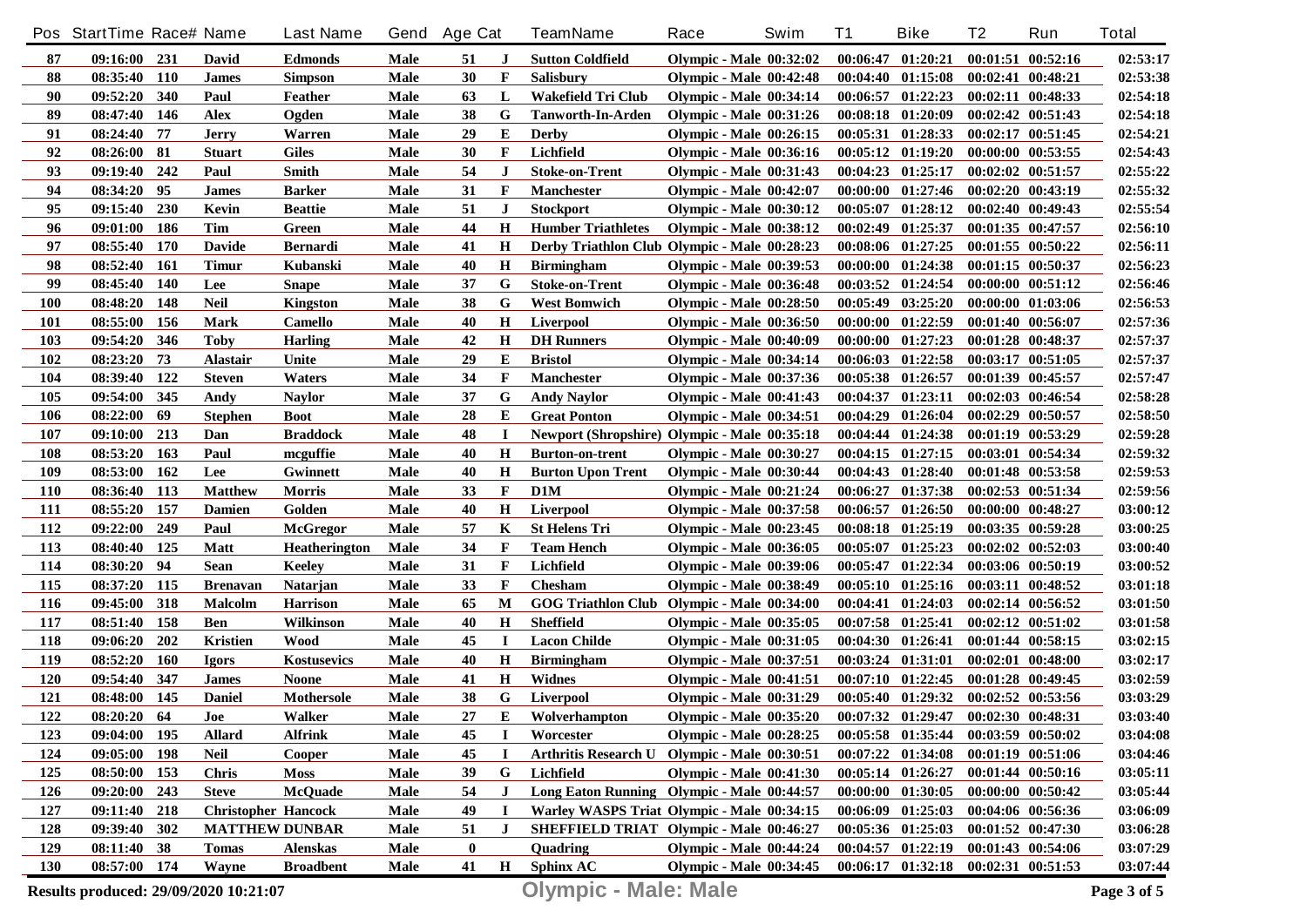|            | Pos StartTime Race# Name              |       |                | <b>Last Name</b>  | Gend        | <b>Age Cat</b> |              | <b>TeamName</b>                                   | Race                           | Swim | <b>T1</b> | <b>Bike</b>           | T <sub>2</sub>        | Run                   | <b>Total</b> |
|------------|---------------------------------------|-------|----------------|-------------------|-------------|----------------|--------------|---------------------------------------------------|--------------------------------|------|-----------|-----------------------|-----------------------|-----------------------|--------------|
| 131        | 08:38:00 117                          |       | <b>Michal</b>  | terka             | Male        | 34             | F            | Stratford-upon-Avon Olympic - Male 00:32:40       |                                |      |           | $00:05:36$ $01:28:33$ |                       | $00:01:13$ $01:00:02$ | 03:08:04     |
| 132        | 08:48:40 149                          |       | Tim            | <b>Adams</b>      | <b>Male</b> | 39             | G            | Portsmouth Triathlet Olympic - Male 00:39:38      |                                |      |           | $00:04:29$ $01:27:56$ | $00:02:14$ $00:53:57$ |                       | 03:08:14     |
| 133        | 08:43:20 133                          |       | Kieran         | Owens             | <b>Male</b> | 36             | G            | marshlane Harriers                                | <b>Olympic - Male 00:42:41</b> |      |           | $00:05:57$ $01:21:18$ | 00:03:49 00:54:31     |                       | 03:08:16     |
| 134        | 08:40:20 124                          |       | <b>Ashley</b>  | <b>Burkitt</b>    | <b>Male</b> | 34             | F            | <b>Stockport</b>                                  | <b>Olympic - Male 00:45:16</b> |      |           | 00:00:00 01:24:37     | 00:02:27 00:56:00     |                       | 03:08:20     |
| 135        | 08:27:00                              | 84    | Tom            | Eling             | Male        | 30             | F            | <b>Sutton Coldfield</b>                           | <b>Olympic - Male 00:39:29</b> |      |           | $00:11:00$ $01:23:25$ | 00:04:16 00:51:37     |                       | 03:09:47     |
| 136        | 09:51:00                              | 336   | <b>Daniel</b>  | <b>Shuker</b>     | <b>Male</b> | 41             | $\bf H$      | Redditch                                          | <b>Olympic - Male 00:42:22</b> |      |           | $00:05:21$ $01:29:04$ |                       | $00:01:45$ $00:51:23$ | 03:09:55     |
| 137        | 08:37:40                              | 116   | Guillaume      | <b>Desprez</b>    | <b>Male</b> | 33             | F            | London                                            | <b>Olympic - Male 00:36:18</b> |      |           | $00:06:13$ $01:35:11$ |                       | $00:02:20$ $00:50:19$ | 03:10:21     |
| 138        | 09:09:20                              | 211   | <b>Richard</b> | <b>Yates</b>      | <b>Male</b> | 47             | I            | <b>Chester</b>                                    | <b>Olympic - Male 00:36:17</b> |      |           | $00:06:15$ $01:26:22$ |                       | 00:03:38 00:58:06     | 03:10:38     |
| 139        | 08:34:40                              | 107   | Ian            | Pocock            | <b>Male</b> | 32             | F            | Lichfield                                         | <b>Olympic - Male 00:41:59</b> |      |           | $00:05:59$ $01:27:15$ |                       | $00:02:16$ $00:53:12$ | 03:10:41     |
| 140        | 09:25:40                              | 248   | Antony         | <b>Stewart</b>    | <b>Male</b> | 56             | K            | <b>Bournville Harriers</b>                        | <b>Olympic - Male 00:40:11</b> |      |           | $00:09:50$ $01:24:48$ |                       | 00:05:04 00:51:09     | 03:11:02     |
| 141        | 09:09:00                              | 210   | robert         | prescott          | <b>Male</b> | 47             | $\bf I$      | <b>Hinckley</b>                                   | <b>Olympic - Male 00:44:07</b> |      |           | 00:05:41 01:33:14     |                       | 00:02:31 00:46:52     | 03:12:25     |
| 142        | 08:27:40                              | -86   | Lloyd          | Johnson           | Male        | 31             | F            | Grimsby                                           | <b>Olympic - Male 00:48:01</b> |      |           | $00:05:30$ $01:25:20$ |                       | $00:02:19$ $00:51:28$ | 03:12:38     |
| 143        | 08:51:00                              | 131   | <b>James</b>   | <b>Brewerton</b>  | Male        | 35             | G            | <b>Cannock</b>                                    | <b>Olympic - Male 00:38:52</b> |      |           | $00:08:18$ $01:36:50$ |                       | $00:06:55$ $00:43:53$ | 03:14:48     |
| 144        | 09:25:20                              | 259   | John           | <b>Buist</b>      | Male        | 60             | L            | Wotton-under-edge                                 | <b>Olympic - Male 00:34:52</b> |      |           | $00:04:54$ $01:31:56$ |                       | $00:01:20$ $01:01:54$ | 03:14:56     |
| 145        | 09:05:20                              | 199   | Louis          | <b>Osbourne</b>   | Male        | 45             | $\bf I$      | <b>Birmingham</b>                                 | <b>Olympic - Male 00:31:45</b> |      |           | $00:05:46$ $01:33:34$ |                       | $00:02:09$ $01:01:46$ | 03:15:00     |
| 146        | 08:46:20                              | - 142 | Garry          | <b>Coombs</b>     | Male        | 33             | F            | Northwich                                         | <b>Olympic - Male 00:35:58</b> |      |           | $00:07:00$ $01:35:14$ |                       | $00:02:41$ $00:54:16$ | 03:15:09     |
| 147        | 09:26:00                              | 221   | <b>Vic</b>     | Walsh             | Male        | 42             | $\mathbf H$  | <b>Vic Walsh</b>                                  | <b>Olympic - Male 00:42:17</b> |      |           | $00:07:33$ $01:41:19$ |                       | $00:02:24$ $00:42:53$ | 03:16:26     |
| 148        | 09:26:40                              | 263   | <b>Chris</b>   | <b>Purslow</b>    | Male        | 63             | L            | <b>Warrington</b>                                 | <b>Olympic - Male 00:51:27</b> |      |           | $00:00:00$ $01:30:45$ |                       | $00:03:50$ $00:50:53$ | 03:16:55     |
| 149        | 09:26:20                              | 253   | <b>Glen</b>    | <b>Alcock</b>     | Male        | 58             | K            | <b>STAFFORD</b>                                   | <b>Olympic - Male 00:40:17</b> |      |           | $00:06:53$ $01:34:22$ |                       | $00:03:21$ $00:52:20$ | 03:17:13     |
| 150        | 08:58:40                              | 179   | Stu            | <b>Richards</b>   | Male        | 42             | $\mathbf H$  | <b>Cannock</b>                                    | <b>Olympic - Male 00:36:07</b> |      |           | $00:06:51$ $01:35:14$ |                       | 00:03:00 00:58:26     | 03:19:38     |
| 151        | 09:51:20                              | 337   | <b>Nathan</b>  | <b>Silcock</b>    | Male        | 38             | G            | Redditch                                          | <b>Olympic - Male 00:42:32</b> |      |           | 00:06:06 01:37:08     |                       | $00:02:48$ $00:54:10$ | 03:22:44     |
| 152        | 08:27:20                              | 66    | Edward         | Kempell           | Male        | 27             | Е            | <b>Birmingham</b>                                 | <b>Olympic - Male 00:39:38</b> |      |           | $00:06:25$ $01:38:00$ |                       | 00:02:10 00:56:49     | 03:23:02     |
| 153        | 09:25:00                              | 258   | Paul           | <b>Islip</b>      | Male        | 60             | L            | <b>Holywell</b>                                   | <b>Olympic - Male 00:37:03</b> |      |           | 00:06:02 01:38:42     |                       | 00:02:52 00:58:56     | 03:23:35     |
| 154        | 09:03:00                              | 192   | <b>Simon</b>   | <b>Brighty</b>    | Male        | 45             | $\bf{I}$     | Leicester Triathlon Cl Olympic - Male 00:37:50    |                                |      |           | 00:09:30 01:31:56     |                       | 00:03:36 01:00:54     | 03:23:46     |
| 155        | 09:19:20                              | 241   | Tim            | <b>Alcock</b>     | Male        | 54             | J            | <b>STAFFORD</b>                                   | <b>Olympic - Male 00:54:47</b> |      |           | 00:00:00 01:27:45     |                       | $00:04:12$ $00:57:03$ | 03:23:47     |
| 156        | 09:15:00                              | 228   | Craig          | <b>Darlington</b> | Male        | 51             | J            | <b>Leeds</b>                                      | <b>Olympic - Male 00:47:06</b> |      |           | $00:00:00$ $01:29:41$ |                       | $00:00:00$ $01:07:20$ | 03:24:07     |
| 157        | 08:29:20                              | 91    | Craig          | <b>Painter</b>    | Male        | 31             | F            | <b>Birmingham</b>                                 | <b>Olympic - Male 00:50:42</b> |      |           | $00:05:57$ $01:29:39$ | 00:02:11 00:56:27     |                       | 03:24:56     |
| 158        | 09:21:20                              | 247   | <b>Malcolm</b> | <b>Sowerby</b>    | Male        | 56             | K            | Liverpool                                         | <b>Olympic - Male 00:41:41</b> |      |           | 00:07:30 01:37:48     |                       | $00:02:05$ $00:56:01$ | 03:25:05     |
| 159        | 08:37:00                              | 105   | Mark           | <b>Dickson</b>    | Male        | 32             | $\mathbf{F}$ | liverpool                                         | <b>Olympic - Male 00:33:38</b> |      |           | $00:07:17$ $01:29:26$ |                       | $00:06:29$ $01:08:17$ | 03:25:07     |
| <b>160</b> | 08:35:00                              | 96    | Jon            | <b>Fearns</b>     | Male        | 31             | F            | <b>Manchester</b>                                 | <b>Olympic - Male 00:43:19</b> |      |           | $00:05:52$ $01:34:00$ |                       | $00:02:59$ $00:59:12$ | 03:25:22     |
| 161        | 09:17:40                              | 236   | Jonathan       | <b>Miles</b>      | Male        | 52             | J            | South Cheshire Triat Olympic - Male 00:47:50      |                                |      |           | $00:06:15$ $01:33:08$ |                       | 00:02:49 00:57:54     | 03:27:56     |
| 162        | 09:04:40                              | 197   | Colm           | <b>Mulhern</b>    | Male        | 45             | $\bf I$      | <b>Winston Runners</b>                            | <b>Olympic - Male 00:34:27</b> |      |           | $00:05:43$ $01:40:55$ | 00:01:46 01:05:31     |                       | 03:28:22     |
| 163        | 09:03:40                              | 194   | <b>Deneal</b>  | <b>Smith</b>      | Male        | 45             | <b>I</b>     | <b>KENILWORTH</b>                                 | <b>Olympic - Male 00:38:25</b> |      |           | $00:08:07$ $01:34:21$ |                       | $00:03:42$ $01:05:29$ | 03:30:04     |
| 164        | 09:23:00                              | 252   | Glyn           | <b>Howes</b>      | Male        | 58             | K            | Chester Triathlon Clu Olympic - Male 00:42:55     |                                |      |           | $00:07:26$ $01:42:09$ |                       | 00:03:16 00:56:23     | 03:32:09     |
| 165        | 09:14:00                              | 225   | Dave           | <b>Havthorn</b>   | <b>Male</b> | 58             | K            |                                                   | <b>Olympic - Male 00:37:49</b> |      |           | $00:08:29$ $01:36:49$ |                       | 00:06:32 01:03:02     | 03:32:41     |
| 166        | 08:59:40 182                          |       | <b>David</b>   | <b>Lilley</b>     | Male        | 43             | Н            | <b>Bolton</b>                                     | <b>Olympic - Male 00:39:18</b> |      |           | $00:09:40$ $01:50:57$ | 00:04:08 00:49:53     |                       | 03:33:56     |
| 167        | 09:12:20 220                          |       | Adrian         | <b>Brown</b>      | Male        | 49             | П            | Arthritis Research U Olympic - Male 00:29:17      |                                |      |           | $00:09:41$ $01:40:23$ | $00:02:48$ $01:14:18$ |                       | 03:36:27     |
| 168        | 09:08:20                              | 208   | <b>Sandeep</b> | <b>Dhami</b>      | Male        | 47             | Л            | <b>Birmingham Running Olympic - Male 00:42:47</b> |                                |      |           | $00:07:45$ $01:39:39$ | 00:03:05 01:04:25     |                       | 03:37:41     |
| 169        | 09:02:40 178                          |       | <b>Sandeep</b> | Basavarajaiah     | Male        | 42             | H            | Birmingham                                        | <b>Olympic - Male 01:06:31</b> |      |           | $00:00:00$ $01:41:59$ | 00:02:28 00:49:19     |                       | 03:40:17     |
| 170        | 09:03:20 193                          |       | Andrew         | <b>Dickinson</b>  | Male        | 45             | $\bf{I}$     | <b>Team Sidebelly</b>                             | <b>Olympic - Male 00:31:36</b> |      |           | 00:04:39 01:45:32     | $00:02:29$ $01:18:35$ |                       | 03:42:51     |
| 171        | 08:20:40 65                           |       | Andy           | Eling             | Male        | 27             | E            | <b>Cannock</b>                                    | <b>Olympic - Male 00:39:29</b> |      |           | $00:08:04$ $01:42:47$ | 00:00:00 01:15:56     |                       | 03:46:16     |
| 172        | 09:04:20 168                          |       | Chandan        | Aladakatti        | Male        | 41             | $\mathbf H$  | <b>VIMS</b>                                       | <b>Olympic - Male 00:35:13</b> |      |           | $00:15:12$ $01:57:05$ | 00:04:42 01:00:27     |                       | 03:52:39     |
| 173        | 09:24:20 256                          |       | <b>Brian</b>   | Louden            | Male        | 60             | L            | <b>Newton On Trent</b>                            | <b>Olympic - Male 00:32:39</b> |      |           | $00:08:19$ $01:44:06$ | 00:04:24 01:25:48     |                       | 03:55:16     |
| 174        | 08:50:40 155                          |       | Andrew         | Woods             | Male        | 40             | $\mathbf H$  | Swimbikerunuk.club Olympic - Male 00:39:29        |                                |      |           | 00:10:09 01:47:24     | $00:03:20$ $01:27:54$ |                       | 04:08:16     |
|            | Results produced: 29/09/2020 10:21:07 |       |                |                   |             |                |              | <b>Olympic - Male: Male</b>                       |                                |      |           |                       |                       |                       | Page 4 of 5  |